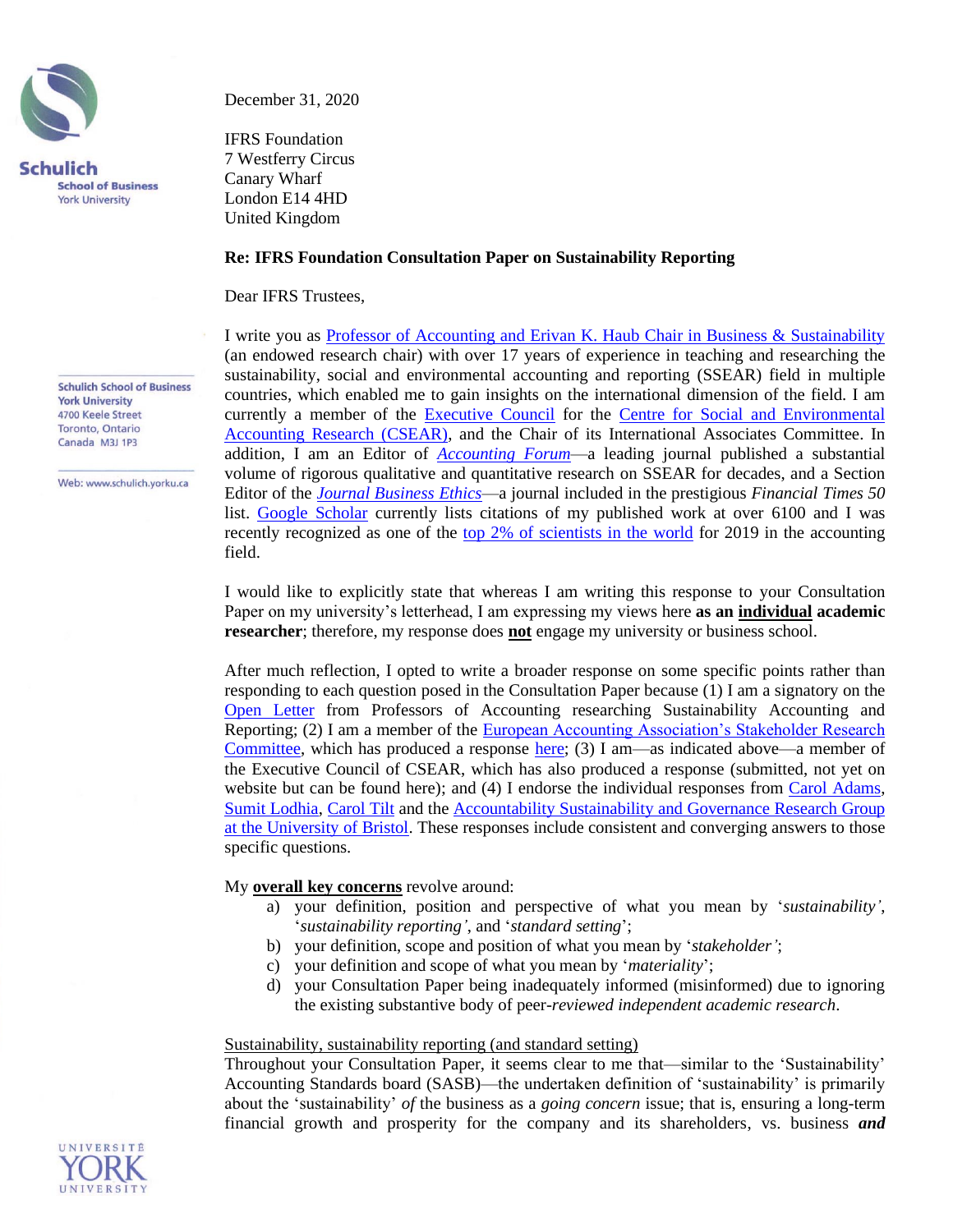sustainability *of* the planet (or planetary, environmental and social sustainability, for which the *[United](https://sdgs.un.org/goals)  Nations [Sustainable Development Goals](https://sdgs.un.org/goals)* were developed). Similar to what I heard when speaking at a recent panel symposium with the Chair of the SASB (he at least *acknowledged* that it was about the sustainability of the business and its investors), the definition of sustainability is (overly) simplified, yet so disconnected and narrowed down to going concern issues that the premises of the proposals included in the Consultation Paper are fundamentally flawed.

This naturally also leads to the clear misunderstanding about what is meant by 'sustainability' *reporting*. In your Consultation Paper, such reporting is depicted as 'broadening' the scope of information provided only to investors about non-financial issues—which may adversely affect corporate performance, hence *their* (financial) risks and eventual decisions. But the focus is again on *investors only* (as abundantly expressed in your text and language). One could argue to call it '*nonfinancial* reporting' instead but given the very *narrow* perspective of what you mean by 'sustainability', this is (naturally) called as such. If 'sustainability' was about '*planetary*, *environmental* and *social* sustainability', the related reporting would naturally take a much **broader** *stakeholder* perspective—to address *their* concerns, *their* risks and hold whomever is harming our planet and society *accountable*. However, your Consultation Paper barely discusses such implications, and even the words '*ecology'*, '*planet'*, and '*society'* are hardly even mentioned anywhere.

With regards to setting 'standards' and the corresponding creation of a 'Sustainability Standards Board', much has been said in the aforementioned responses above. A "global set of internationally recognised sustainability reporting standards" already exists—in fact, it has existed for over 20 years under the umbrella of the [Global Reporting Initiative](https://www.globalreporting.org/) (GRI). Whereas it is always perfectible (which standards are not, including the IFRS themselves?), they do take the imperative *stakeholder* perspective better than any of the other bodies today because they were originally designed and set as such. These standards need support in becoming *mandatory*—and getting *enforced*. The IFRS Foundation, via the International Accounting Standards Board, could play a determining and highly influential role by using its relationships with regulators and policymakers. However, there is no need to 'reinvent the wheel' and the Foundation has *no role* in 'setting' such standards. I would also like to remind you that simply replacing 'financial' (reporting) by 'sustainability' or adding the 'non' to the 'financial' does **not** solve the matter. Sustainability and sustainability reporting are very complex, and such desire to (over)simplify this notion and practice constitutes a major step backwards towards making the world more sustainable (or less unsustainable).

Whereas your Consultation Paper briefly mentions the importance to "build upon the established work" of the existing standard organizations specialized in these standards, the process (what, how, when, who) remains *extremely vague*. This question was posed during the IFRS Foundation workshop on November 17, 2020 and the response remained similarly vague and unclear.

# Stakeholder

As indicated above, a *one*-stakeholder (i.e. investor) only perspective is fundamentally flawed, and is in fact dangerous. Such narrow mindset will likely cause human catastrophes—in fact, it already has (profit *before* planet and people…). I urge you to broaden tiyr definition and perspective of 'sustainability', hence 'stakeholders' to include *at the very least* firm employees, customers suppliers, governments, non-governmental organizations, civil society and the physical environment/ecosystem.

# Materiality

Similar to reporting issues, your Consultation Paper relies much on the notion of *financial* materiality and makes some future attempt to simply apply the concept to 'sustainability' issues. In other words, a simple risk assessment and threshold application to determine whether an 'item' is deemed 'material'—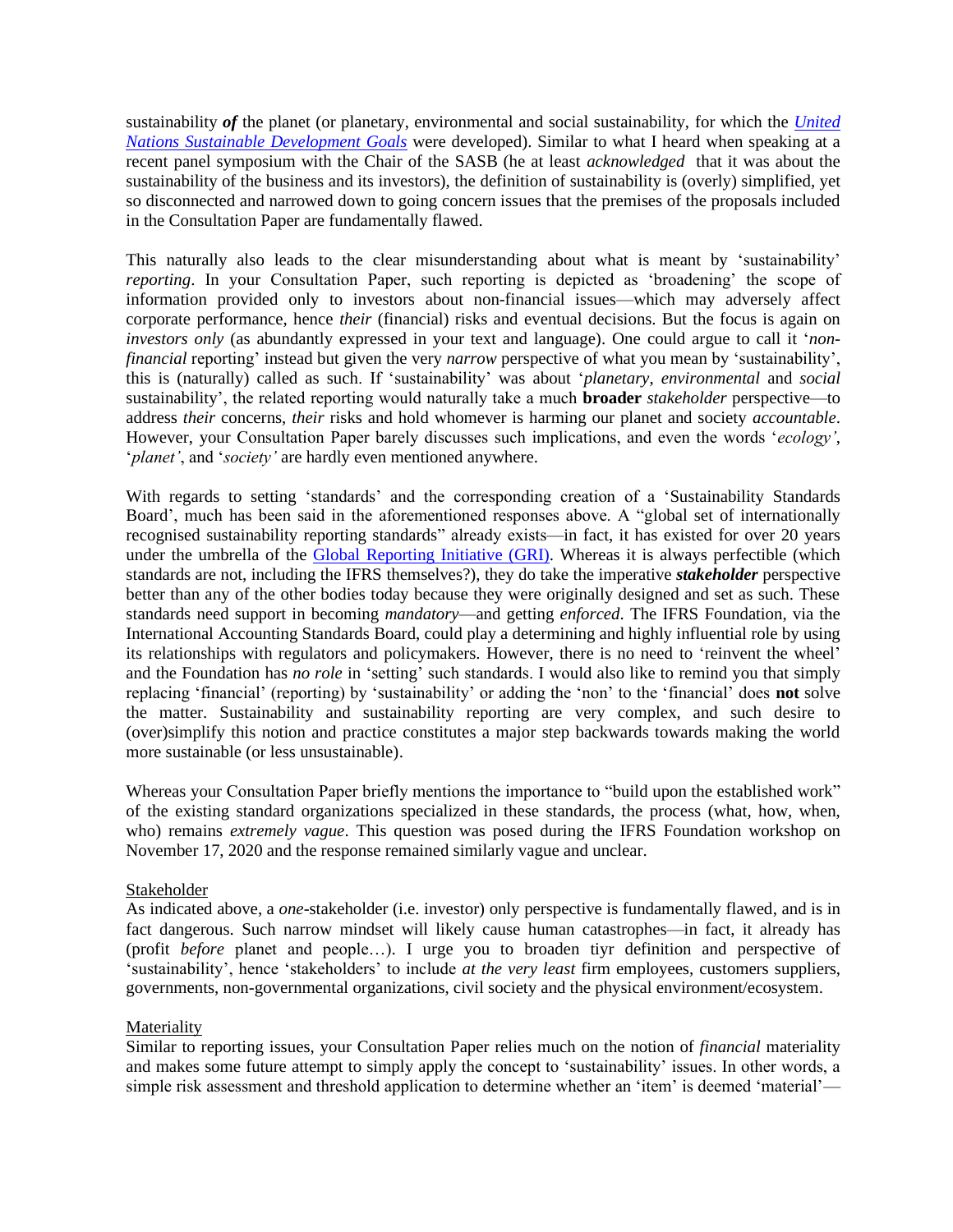but *for what* and *for whom*? From your Consultation Paper's perspective, the answer is clearly: "for the *financial statements*, the *investors* and *their* risks".

Beyond the 'material *for whom*' issue, **materiality has become a key rationalization for immoral activities**, which can used to conveniently hide things under the carpet. Is it material to a multinational company that it destroys 'only' 1000 acres of pristine habitat? What about when it employs 'only' 1000 child laborers or records 'only' 50 fatalities if they represent 1% (or say 5%) of a company's workforce? Should they report these in their sustainability or annual report—or not…because they are deemed 'immaterial'?

Ignoring the existing substantive body of peer-reviewed independent academic research Annex B of your Consultation Paper is "*Research considered by the Trustees*" and lists:

- Investors
- Corporate Sector
- Central Banks
- Market Regulators
- Public Policy
- Global Governance
- Thought Leadership
- IFRS Foundation

The only seemingly 'academic' source considered is the [Barker and Eccles \(2018\) Green Paper](https://www.sbs.ox.ac.uk/sites/default/files/2018-10/Green%20Paper_0.pdf) (within "Thought Leadership" category) which your Consultation Paper seems highly reliant upon. However, the latter is not peer-reviewed nor "neutral" as they claim (see a critique [here\)](https://www.responsible-investor.com/articles/sustainable-development-is-too-important-for-self-interest-and-political-posturing).

Clearly, information was sought from various stakeholders—**except** from academics. This has led to provide inadequately supported/justified assertions in your Consultation Paper, which are highlighted in the [Open Letter](https://arc.eaa-online.org/blog/open-letter-chair-ifrs-foundation-trustees) and further [reflections.](https://arc.eaa-online.org/blog/some-reflections-consultation-paper-sustainability-reporting-published-ifrs-foundation) It is difficult to understand why 50 years of sustainability accounting and reporting research was ignored. In the attached Appendix, I provide some references<sup>1</sup> of independently and rigorously peer-reviewed academic research that would have been useful and informative for drafting your Consultation Paper. Without grasping such body of knowledge on *at least* the basic concepts related to *planetary* sustainability discussed above, the IFRS Foundation would be better off 'staying in its lane' (i.e. *financial* reporting standards).

Very truly yours,

#### Charles H. Cho Digitally signed by Charles H. Cho DN: cn=Charles H. Cho, o, ou, email=ccho@schulich.yorku.ca,  $c = CA$ Date: 2020.12.31 09:19:03 -05'00'

Charles H. Cho, PhD, CPA Professor of Accounting Erivan K. Haub Chair in Business & Sustainability Schulich School of Business | York University [ccho@schulich.yorku.ca](mailto:ccho@schulich.yorku.ca) <http://schulich.yorku.ca/faculty/charles-cho>

<sup>1</sup> I would be very happy to provide copies of any full papers referenced here upon request.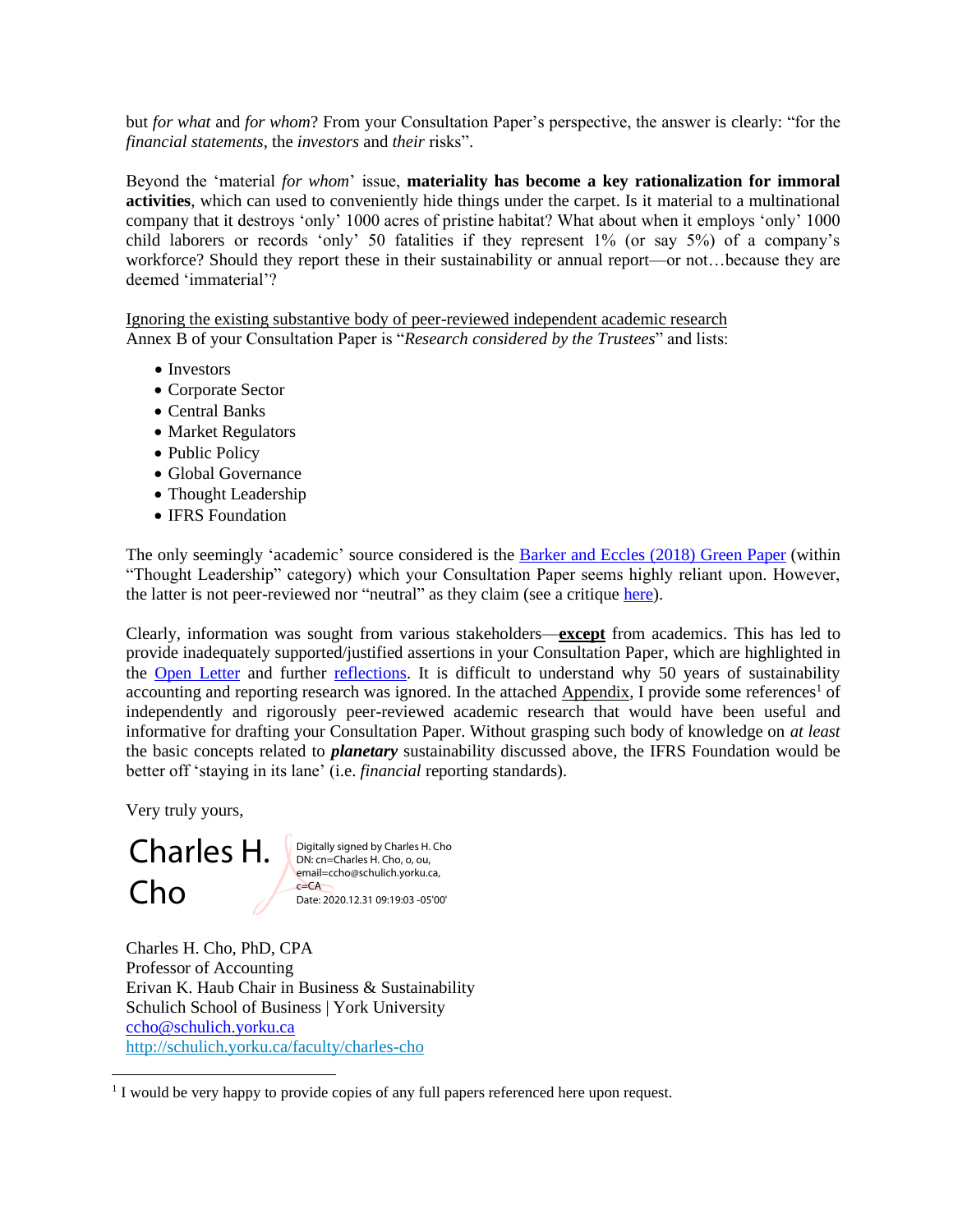# **Appendix – Bibliography**<sup>2</sup>

### **Accounting and sustainability**

- Bebbington, J. and Larrinaga, C. (2014). Accounting and sustainable development: An exploration. *Accounting, Organizations and Society*, 39(6), 395-413.
- Bebbington, J., Unerman, J. (2020). Advancing research into accounting and the UN Sustainable Development Goals. *Accounting, Auditing & Accountability Journal*, 33(7), 1657-1670.
- Bebbington, J., Österblom, H., Crona, B., Jouffray, J.-B., Larrinaga, C., Russell, S. and Scholtens, B. (2019). Accounting and accountability in the Anthropocene. *Accounting, Auditing & Accountability Journal*, 33(1), 152-177.
- Burchell, S., Clubb, C. and Hopwood, A.G. (1985). Accounting in its social context: Towards a history of value added in the United Kingdom. *Accounting, Organizations and Society*, 10(4), 381–413.
- Cooper, C. (1992). The non and nom of accounting for (m)other nature. *Accounting, Auditing and Accountability Journal*, 5(3), 16-39.
- Gray, R. (2006). Social, environmental and sustainability reporting and organisational value creation? Whose value? Whose creation? *Accounting, Auditing & Accountability Journal*, 19(6), 793-819.
- Gray, R. (2010). Is accounting for sustainability actually accounting for sustainability…and how would we know? An exploration of narratives of organisations and the planet. *Accounting, Organizations and Society*, 35(1), 47-62.
- Lamberton, G. (2005). Sustainability accounting—a brief history and conceptual framework. *Accounting Forum*, 29(1), 7-26.
- Maunders, K.T. and Burritt, R. (1991). Accounting and Ecological Crisis. *Accounting, Auditing and Accountability Journal*, 4(3), 9-26.
- O'Dwyer, B. (2003). Conceptions of corporate social responsibility: The nature of managerial capture. *Accounting, Auditing & Accountability Journal*, 16(4), 523-557.
- Unerman, J., Bebbington, J. and O'Dwyer, B. (2018). Corporate reporting and accounting for externalities. *Accounting and Business Research*, 48(5), 497-522.

<sup>2</sup> *Adapted* from:

Cho, C.H. (2020). CSR Accounting 'New Wave' Researchers: 'Step Up to The Plate'… Or 'Stay Out of The Game'. *Journal of Accounting and Management Information Systems*, 19(4), 626-650 [available in Open Acces[s here\]](http://online-cig.ase.ro/jcig/art/19_4_1.pdf).

The categories in this classification of significant areas of sustainability accounting research are only *indicative*. Many papers essentially belong to multiple categories but only one category per paper was selected for practical reasons. In addition, the list of references within each category is *non-exhaustive* (there is simply no way to capture *all* papers), and these were 'restricted' to articles published in the following journals: *Accounting, Auditing & Accountability Journal*; *Accounting and Business Research*; *Accounting Forum*; *Accounting, Organizations and Society*; *Critical Perspectives on Accounting*; *European Accounting Review*; *Journal of Business Ethics*; *Sustainability Accounting, Management and Policy Journal*; *Social and Environmental Accountability Journal*; *The British Accounting Review*.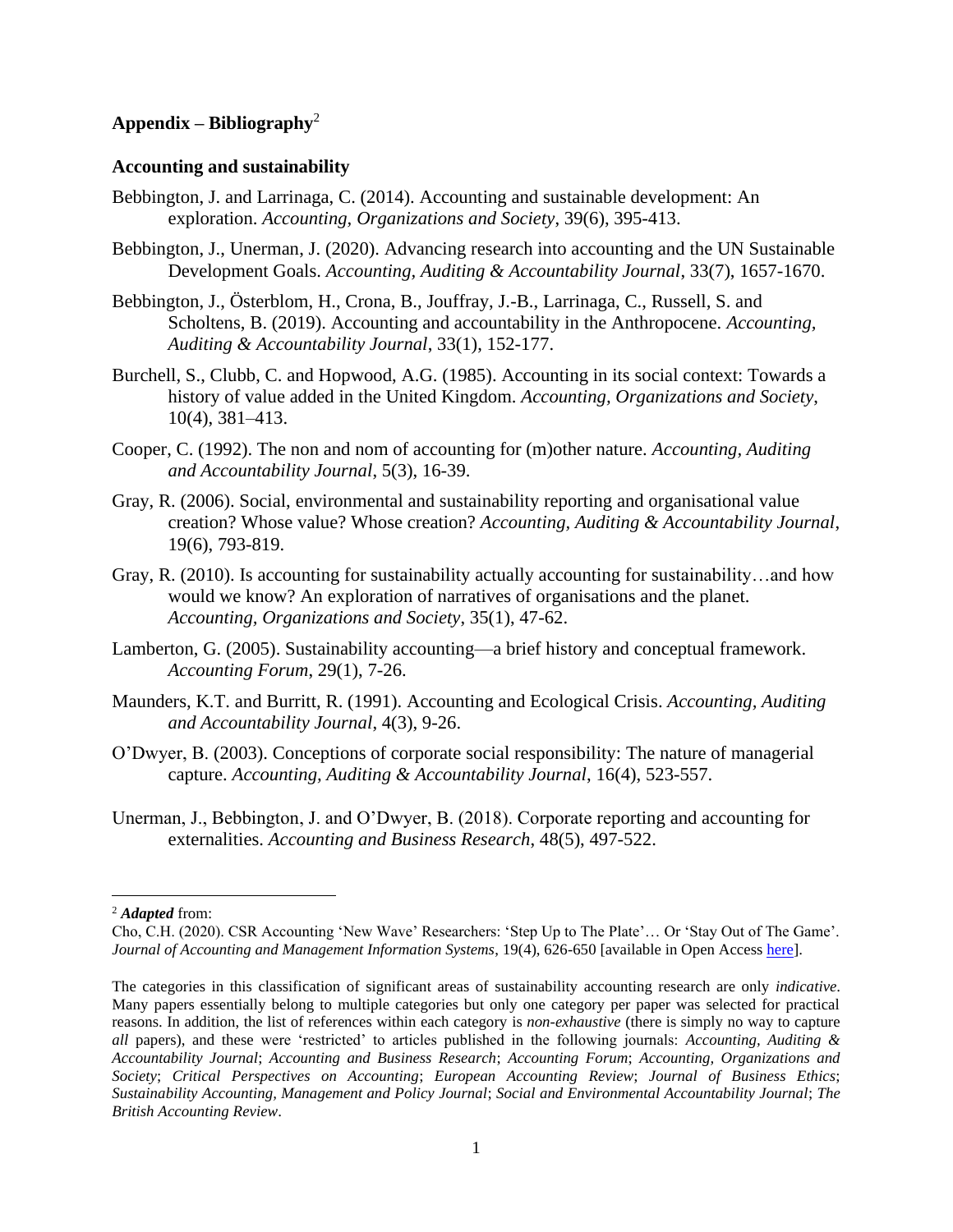# **Assurance**

- Cho, C.H., Michelon, G., Patten, D.M. and Roberts, R.W. (2014). CSR report assurance in the USA: An empirical investigation of determinants and effects. *Sustainability Accounting, Management and Policy Journal*, 5(2), 130-148.
- Edgley, C.R., Jones, M.J. and Solomon, J.F. (2010). Stakeholder inclusivity in social and environmental report assurance. *Accounting, Auditing and Accountability Journal*, 23(4), 532-557.
- Larrinaga, C., Rossi, A., Luque-Vilchez, M. and Núñez-Nickel, M. (2020). Institutionalization of the contents of sustainability assurance services: A comparison between Italy and United States. *Journal of Business Ethics*, 163(1), 67-83.
- Michelon, G., Patten, D. and Romi, A. (2019). Creating legitimacy for sustainability assurance practices: Evidence from sustainability restatements. *European Accounting Review*, 28(2), 395-425.
- O'Dwyer, B., Owen, D.L. (2005). Assurance statement practice in environmental, social and sustainability reporting: A critical evaluation. *The British Accounting Review*, 37(2), 205- 229.
- O'Dwyer, B., Owen, D. and Unerman, J. (2011). Seeking legitimacy for new assurance forms: The case of assurance on sustainability reporting. *Accounting, Organizations and Society*, 36(1), 31-52.
- Owen, D.L., Swift, T.A., Humphrey, C. and Bowerman, M. (2000). The new social audits: Accountability managerial capture or the agenda of social champions? *European Accounting Review*, 9(1), 81-98.
- Rivière-Giordano, G., Giordano-Spring, S. and Cho, C.H. (2018). Does the level of assurance statement on environmental disclosure affect investor assessment? An experimental study. *Sustainability Accounting, Management and Policy Journal*, 9(3), 336-360.
- Smith, J., Haniffa, R. and Fairbrass, J. (2011). A conceptual framework for investigating 'capture' in corporate sustainability reporting assurance. *Journal of Business Ethics*, 99(3), 425-439.

# **Disclosure**<sup>3</sup>

- Adams, C.A. (2002). Internal organisational factors influencing corporate social and ethical reporting: Beyond current theorising. *Accounting, Auditing and Accountability Journal*, 15(2), 223–250.
- Adams, C.A. (2004). The ethical, social and environmental reporting-performance portrayal gap. *Accounting, Auditing and Accountability Journal*, 17(5), 731–757.
- Adams, C.A. and Kuasirikun N. (2000). A comparative analysis of corporate reporting on ethical issues by UK and German chemical and pharmaceutical companies. *European Accounting Review*, 9(1), 53–80.

<sup>3</sup> This category—arguably the largest in sustianbility accounting research— includes work on *impacts* of disclosure, *determinants* of disclosure, relations between disclosure and *performance*, disclosure and *reputation*, disclosure *quality*, disclosure *language*, and others.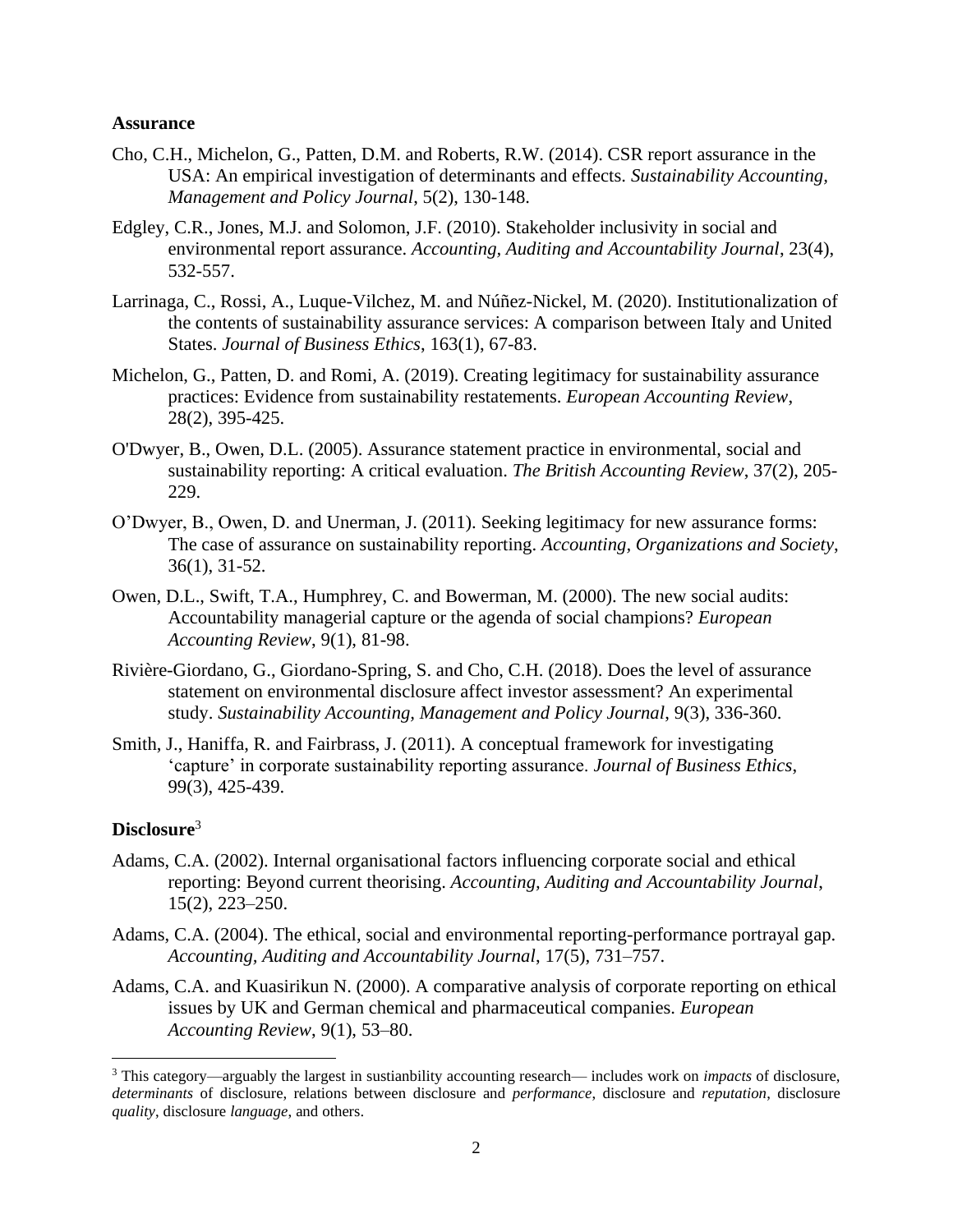- Bebbington, J., Higgins, C. and Frame, B. (2009). Initiating sustainable development reporting: Evidence from New Zealand. *Accounting, Auditing and Accountability Journal*, 22(4), 588-625.
- Bebbington, J., Larrinaga, C. and Moneva, J.M. (2008). Corporate social reporting and reputation risk management. *Accounting, Auditing & Accountability Journal*, 21(3), 337- 361.
- Beck, A.C., Campbell, D. and Shrives, P.J. (2010). Content analysis in environmental reporting research: Enrichment and rehearsal of the method in a British–German context. *The British Accounting Review*, 42(3), 207-222.
- Belkaoui, A. and Karpik P.G. (1989). Determinants of the corporate decision to disclose social information. *Accounting, Auditing and Accountability Journal*, 2(1).
- Boiral, O. (2013). Sustainability reports as simulacra? A counter-account of A and A+ GRI reports. *Accounting, Auditing & Accountability Journal*, 26(7), 1036-1071.
- Bowman, E.H. and Haire, M. (1976). Social impact disclosure and corporate annual reports. *Accounting, Organizations and Society*, 1(1), 11-21.
- Buhr, N. (1998). Environmental performance, legislation and annual report disclosure: The case of acid rain and Falconbridge. *Accounting, Auditing and Accountability Journal*, 11(2), 163-190.
- Campbell, D., Craven, B. and Shrives, P. (2003). Voluntary social reporting in three FTSE sectors: A comment on perception and legitimacy. *Accounting, Auditing and Accountability Journal*, 16(4), 558-581.
- Chatelain-Ponroy, S. and Morin-Delerm, S. (2016). Adoption of sustainable development reporting by universities: An analysis of French first-time reporters. *Accounting, Auditing and Accountability Journal*, 29(5), 887-918.
- Cho, C.H., Phillips, J., Hageman, A.M. and Patten, D.M. (2009). Media richness, user trust, and perceptions of corporate social responsibility: An experimental investigation of visual website disclosure. *Accounting, Auditing and Accountability Journal*, 22(6), 933-952.
- Cho, C.H. (2009). Legitimation strategies used in response to environmental disaster: A French case of Total S.A.'s *Erika* and AZF incidents. *European Accounting Review*, 18(1), 33- 62.
- Cho, C.H., Freedman, M., and Patten, D.M. (2012). Corporate disclosure of environmental capital expenditures: A test of alternative theories. *Accounting, Auditing and Accountability Journal*, 25(3), 486-507.
- Cho, C.H. and Patten, D.M. (2007). The role of environmental disclosures as tools of legitimacy: A research note", *Accounting, Organizations and Society*, 32(7-8), 639-647.
- Cho, C.H., Guidry, R.P., Hageman, A.M. and Patten, D.M. (2012). Do actions speak louder than words? An empirical investigation of corporate environmental reputation. *Accounting, Organizations and Society*, 37(1), 14–25.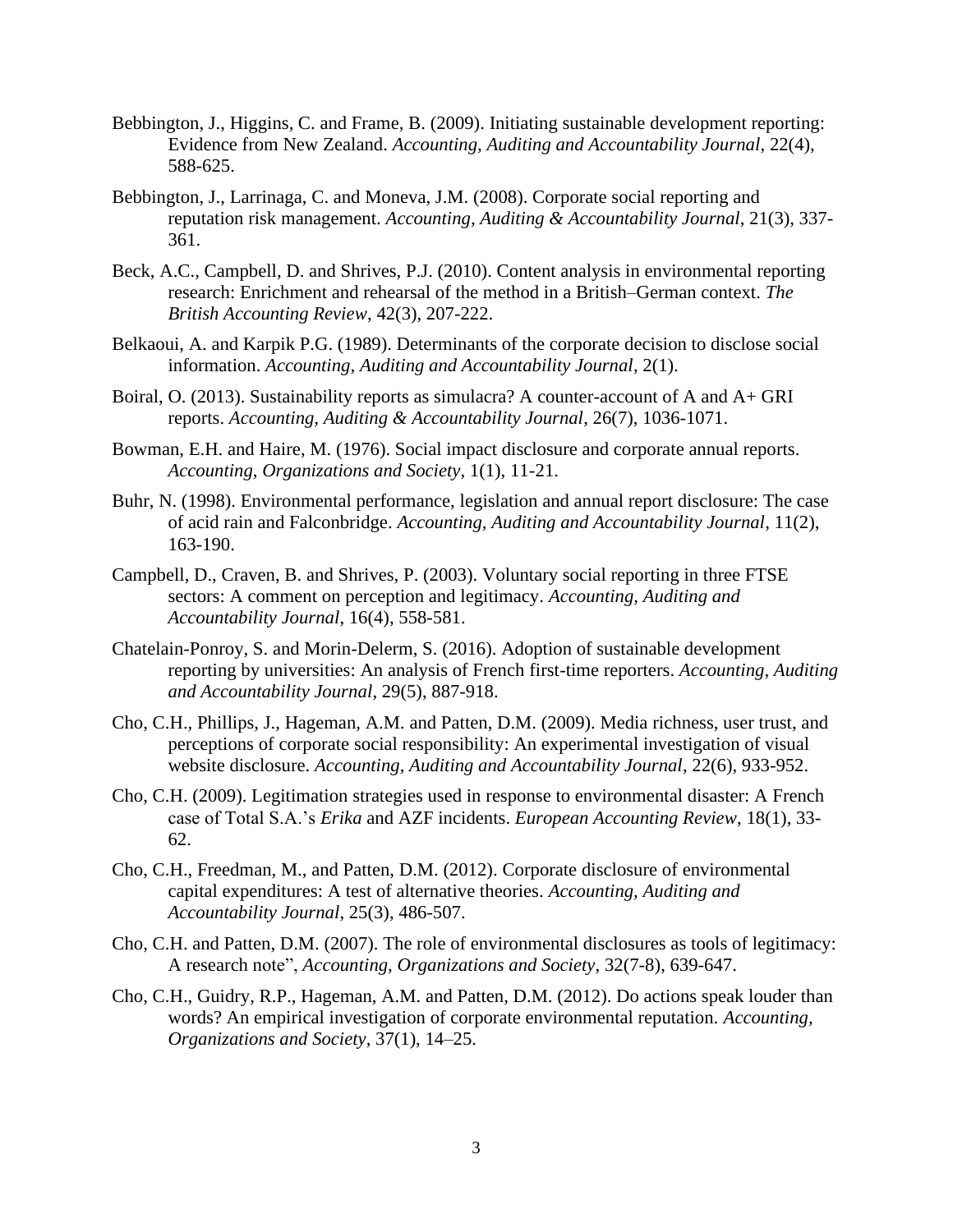- Cho, C.H., Laine, M., Roberts, R.W. and Rodrigue, M. (2015). Organized hypocrisy, organizational façades, and sustainability reporting. *Accounting, Organizations and Society*, 40(1), 78-94.
- Cho, C. H., Laine, M., Roberts, R.W. and Rodrigue, M. (2018). The frontstage and backstage of corporate sustainability reporting: Evidence from the Arctic National Wildlife Refuge Bill", *Journal of Business Ethics*, 52(3), 865-886.
- Cho, C.H., Roberts, R.W. and Patten, D.M. (2010). The language of US corporate environmental disclosure. *Accounting, Organizations and Society*, 35(4), 431-443.
- Comyns, B. (2018). Climate change reporting and multinational companies: Insights from institutional theory and international business. *Accounting Forum*, 42(1), 65-77.
- Clarkson, P.M., Li, Y., Richardson, G.D. and Vasvari F.P. (2008). Revisiting the relation between environmental performance and environmental disclosure: An empirical analysis. *Accounting, Organizations and* Society, 33(4-5), 303-327.
- Cowen, S.S., Ferreri, L.B. and Parker, L.D. (1987). The impact of corporate characteristics on social responsibility disclosure: A typology and frequency-based analysis. *Accounting, Organizations and Society*, 12(2), 111-122.
- Deegan, C. and Rankin, M. (1997). The materiality of environmental information to users of annual reports. *Accounting, Auditing and Accountability Journal*, 10(4), 562-583.
- Farneti, F. and Guthrie, J. (2009). Sustainability reporting by Australian public sector organisations: Why they report. *Accounting Forum*, 33(2), 89-98.
- Freedman, M. and Patten, D.M. (2004). Evidence on the pernicious effect of financial report environmental disclosure. *Accounting Forum*, 28(1), 27-41.
- Freedman, M. and B. Jaggi. (1988). An analysis of the association between pollution disclosure and economic performance. *Accounting, Auditing and Accountability Journal*, 1(2), 43- 58.
- Freedman, M. and Wasley, C. (1990). The association between environmental performance and environmental disclosure in annual reports and 10Ks. *Advances in Public Interest Accounting*, 3, 183-193.
- Guthrie, J. and Parker, L.D. (1989). Corporate social reporting: A rebuttal of legitimacy theory. *Accounting and Business Research*, 19(76), 343-352.
- Hackston, D. and Milne, M.J. (1996). Some determinants of social and environmental disclosures in New Zealand companies. *Accounting, Auditing & Accountability Journal*, 9(1), 77-108.
- Higgins, C. and Walker, R. (2012). *Ethos*, *logos*, *pathos*: Strategies of persuasion in social/environmental reports. *Accounting Forum*, 36(3), 194-208.
- Laine, M. (2005). Meanings of the term 'sustainable development' in Finnish corporate disclosures. *Accounting Forum*, 29(4), 395-413.
- Laine, M. (2009). Ensuring legitimacy through rhetorical changes? A longitudinal interpretation of the environmental disclosures of a leading Finnish chemical company. *Accounting, Auditing & Accountability Journal,* 22(7), 1029-1054.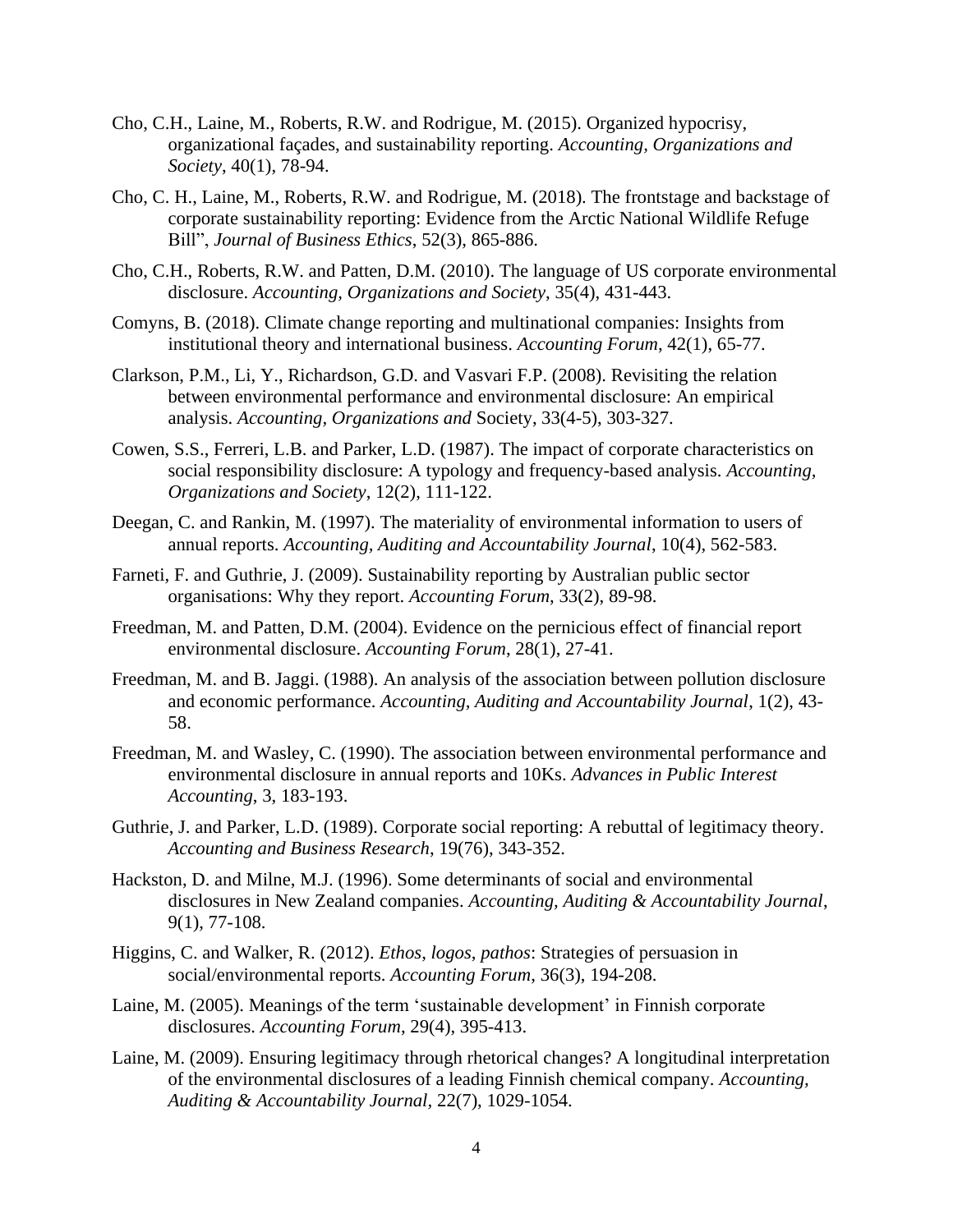- Mäkelä, H. and Laine, M. (2011). A CEO with many messages: Comparing the ideological representations provided by different corporate reports. *Accounting Forum*, 35(4), 217- 231.
- Michelon, G., Pilonato, S. and Ricceri, F. (2015). CSR reporting practices and the quality of disclosure: An empirical analysis. *Critical Perspectives on Accounting*, 33, 59-78.
- Milne, M.J. and Adler, R. W. (1999). Exploring the reliability of social and environmental disclosures content analysis. *Accounting, Auditing & Accountability Journal*, 12(2), 237- 256.
- Neu, D., Warsame, H. and Pedwell, K. (1998). Managing public impressions: Environmental disclosures in annual reports. *Accounting, Organizations and Society*, 23(3), 265-282.
- Patten, D.M. (1992). Intra-industry environmental disclosures in response to the Alaskan oil spill: A note on legitimacy theory. *Accounting, Organizations and* Society, 17(5), 471- 475.
- Patten, D.M. (2002). The relation between environmental performance and environmental disclosure: A research note. *Accounting, Organizations and Society*, 27(8),763-773
- Patten, D.M. (2002). Media exposure, public policy pressure, and environmental disclosure: An examination of the impact of TRI data availability. *Accounting Forum*, 26(2), 152-171.
- Patten, D.M. and Zhao, N. (2014). Standalone CSR reporting by US retail companies. *Accounting Forum*, 38(2), 132-144.
- Patten, D.M. (2005). The accuracy of financial report projections of future environmental capital expenditures: A research note. *Accounting, Organizations and Society*, 30, 457–468.
- Roberts, R.W. (1992). Determinants of corporate social responsibility disclosure: An application of stakeholder theory. *Accounting, Organizations and Society* 17 (6):595-612.
- Rodrigue, M., Cho, C.H. and Laine, M. (2015). Volume and tone of environmental disclosure: A comparative analysis of a corporation and its stakeholders. *Social and Environmental Accountability Journal*, 35(1), 1-16.
- Tilling, M.V. and Tilt, C.A. (2010). The edge of legitimacy: Voluntary social and environmental reporting in Rothmans' 1956-1999 annual reports. *Accounting, Auditing and Accountability Journal*, 23(1), 55-81.
- Tregidga, H., Milne, M.J. and Kearins, K. (2014). (Re)presenting 'sustainable organizations'. *Accounting, Organizations and Society*, 39(6), 477-494.
- Trotman, K.T. and Bradley, G.W. (1981). Associations between social responsibility disclosure and characteristics of companies. *Accounting, Organizations and Society*, 6(4), 355-362.
- Williams, B., Wilmshurst, T. and Clift, R. (2011). Sustainability reporting by local government in Australia: Current and future prospects. *Accounting Forum*, 35(3), 176-186.
- Wiseman, J. (1982). An evaluation of environmental disclosure made in corporate annual reports. *Accounting, Organizations and Society*, 7(1), 53-63.
- Zeghal, D. and Ahmed, S.A. (1990). Comparison of social responsibility information media used by Canadian firms. *Accounting, Auditing and Accountability Journal*, 3(1), 38-53.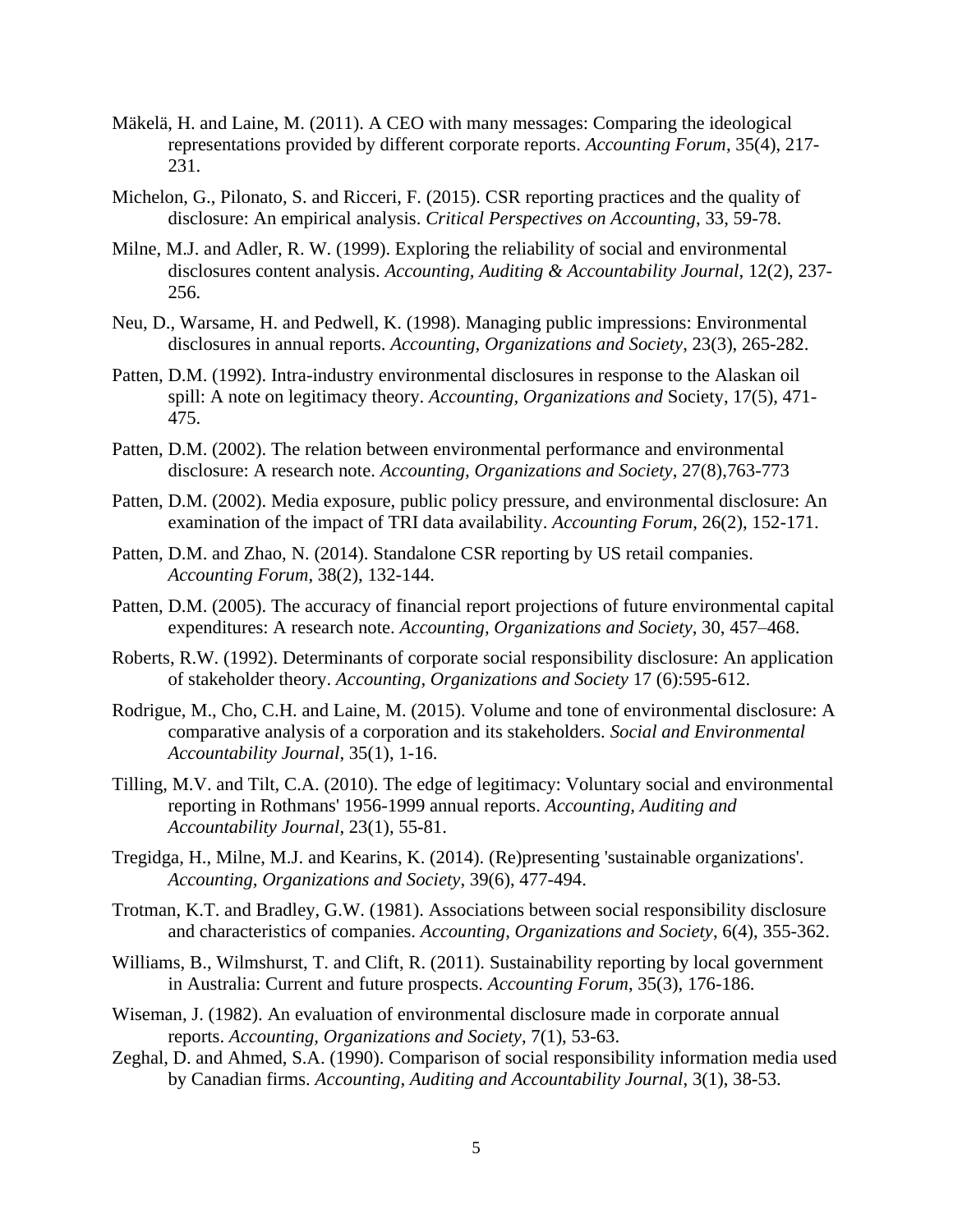## **Investors and financial markets**

- Adams, C.A. (2017) Conceptualising the contemporary corporate value creation process. *Accounting Auditing and Accountability Journal*, 30(4), 906-931.
- Adams, C.A. and McNicholas, P. (2007). Making a difference: Sustainability reporting, accountability and organisational change. *Accounting, Auditing and Accountability Journal*, 20(3), 382-402.
- Campbell, D. and Slack, R. (2011). Environmental disclosure and environmental risk: Sceptical attitudes of UK bank analysts. *The British Accounting Review*, 43(1), 54-64.
- Chan, C.C. and Milne, M.J. (1999). Investor reactions to corporate environmental saints and sinners: An experimental analysis. *Accounting and Business Research*, 29(4), 265-279.
- Cho, C.H., Michelon, G., Patten, D.M. and Roberts, R.W. (2015). CSR disclosure: The more things change…? *Accounting, Auditing & Accountability Journal*, 28(1), 14-35.
- Harte,G., Lewis, L. and Owen, D. (1991). Ethical investment and the corporate reporting function. *Critical Perspectives on Accounting*, 2(3), 227-253.
- Kreander, N., McPhail, K. and Beattie, V. (2015). Charity ethical investments in Norway and the UK: A comparative institutional analysis including the impact of a sovereign wealth fund. *Accounting, Auditing and Accountability Journal*, 28(4), 581-617.
- Kreander, N., McPhail, K. and Molyneaux, D. (2004). God's fund managers: A critical study of stock market investment practices of the Church of England and UK Methodists. *Accounting, Auditing & Accountability Journal*, 17(3), 408-441.
- Michelon, G., Rodrigue, M. and Trevisan, E. (2020). The marketization of a social movement: Activists, shareholders and CSR disclosure. *Accounting, Organizations and Society*, 80, 101074.
- Milne, M.J. and Chan, C.C. (1999). Narrative corporate social disclosures: How much difference do they make to investment decision-making? *The British Accounting Review*, 31(4), 439-57.
- Milne, M.J. and Patten, D.M. (2002). Securing organizational legitimacy: An experimental decision case examining the impact of environmental disclosures. *Accounting, Auditing & Accountability Journal*, 15(3), 372-405.
- Murray, A., Sinclair, D., Power, D. and Gray, R. (2006). Do financial markets care about social and environmental disclosure? Further evidence and exploration from the UK. *Accounting, Auditing and Accountability Journal*, 19(2), 228-255.
- Richardson, A.J. and Welker, M. (2001). Social disclosure, financial disclosure and the cost of equity capital. *Accounting, Organizations and Society*, 26(7), 597-616.
- Solomon, J.F., Solomon, A., Joseph, N.L. and Norton, S.D. (2013). Impression management, myth creation and fabrication in private social and environmental reporting: Insights from Erving Goffman. *Accounting, Organizations and Society*, 38(3), 195-213.
- Solomon, J.F., Solomon, A., Norton, S.D. and Joseph, N.L. (2011). Private climate change reporting: an emerging discourse of risk and opportunity? *Accounting, Auditing and Accountability Journal*, 24(8), 1119-1148.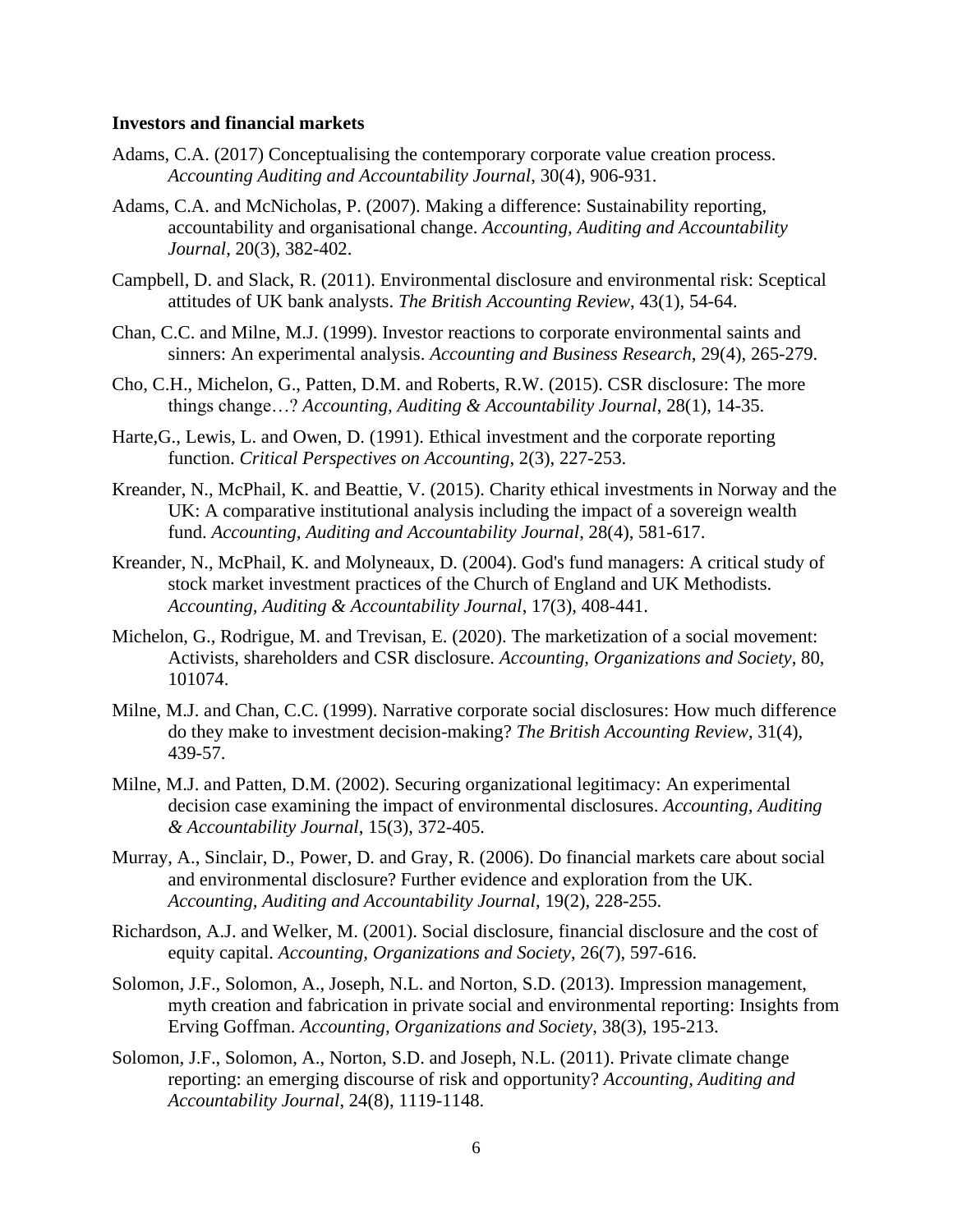### **Literature reviews, essays and discussion/summary papers**

- Bebbington, J. (1997). Engagement, education and sustainability: A review essay on environmental accounting. *Accounting, Auditing and Accountability Journal*, 10(3), 365- 381.
- Bebbington, J. (2001). Sustainable development: A review of the international development, business and accounting literature. *Accounting Forum*, 25(2), 128–157.
- Cho, C.H. and Patten, D.M. (2013). Green accounting: Reflections from a CSR and environmental disclosure perspective. *Critical Perspectives on Accounting*, 24(6), 443- 447.
- Deegan, C. (2002). Introduction: The legitimising effect of social and environmental disclosures – a theoretical foundation. *Accounting, Auditing & Accountability Journal* (Vol. 15).
- Deegan, C. (2017). Twenty five years of social and environmental accounting research within critical perspectives of accounting: Hits, misses and ways forward. *Critical Perspectives on Accounting*, 43, 65-87.
- Deegan, C. and Soltys, S. (2007). Social accounting research: An Australasian perspective. *Accounting Forum*, 31(1), 73-89.
- Gray, R., Kouhy, R. and Lavers, S. (1995). Corporate social and environmental reporting: A review of the literature and a longitudinal study of UK disclosure. *Accounting, Auditing and Accountability Journal*, 8(2), 47-77.
- Gray, R., Owen, D. and Maunders, K. (1988). Corporate social reporting: Emerging trends in accountability and the social contract. *Accounting, Auditing and Accountability Journal*, 1(1), 6-20.
- Hopwood, A.G. (2009). Accounting and the environment. *Accounting, Organizations and Society*, 34, 433-439.
- Marrone, M., Linnenluecke, M.K., Richardson, G. and Smith, T. (2020). Trends in environmental accounting research within and outside of the accounting discipline. *Accounting, Auditing & Accountability Journal*, 33(8), 2167-2193.
- Mathews, M.R. (1997). Twenty-five years of social and environmental accounting research: Is there a silver jubilee to celebrate. *Accounting, Auditing and Accountability Journal,*  10(4), 481-531.
- O'Dwyer, B. and Unerman, J. (2016). Fostering rigour in accounting for social sustainability. *Accounting, Organizations and Society*, 49, 32-40.
- Owen, D. (2008). Chronicles of wasted time? A personal reflection on the current state of, and future prospects for, social and environmental accounting research. *Accounting, Auditing and Accountability Journal*, 21(2), 240-267.
- Parker, L.D. (2005). Social and environmental accountability research. A view from the commentary box. *Accounting, Auditing and Accountability Journal*, 18(6), 842-860.